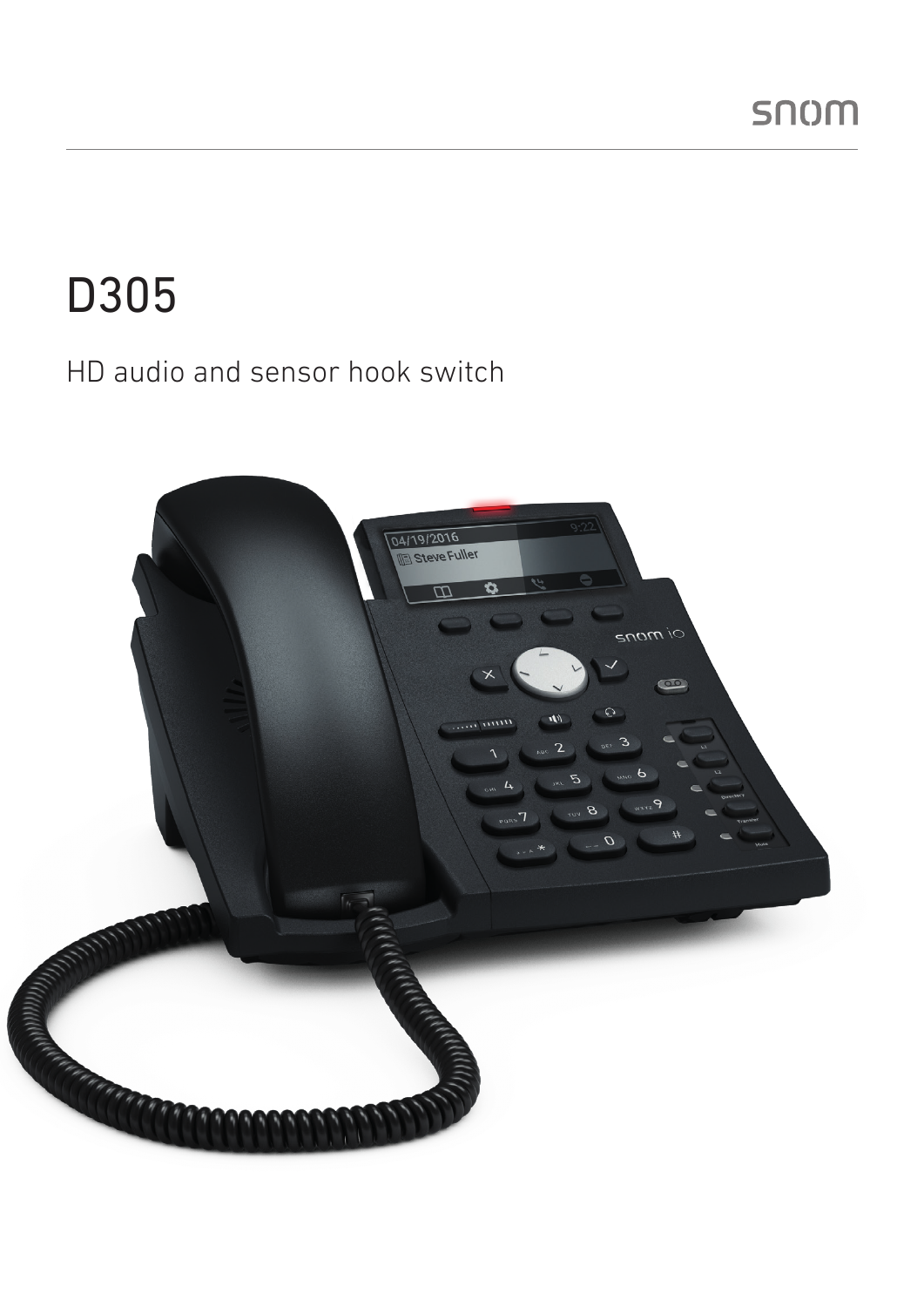## D305

#### Key Features

- · Wideband audio
- · High resolution display
- · 4 context sensitive keys
- · 5 configurable function keys with LEDs
- · Sensor hook switch

The D305 is a professional phone with a high-resolution display that maintains the excellent cost-performance ratio expected from this range of telephones.

#### Excellence in Build Quality

The D305 is designed to last, built to the highest standards and delivering the best in German Engineering to ensure durability and a long life. The D305 provides businesses with a high quality SIP telephone that will not need replacing every few years.

#### Audio Quality

The D305 includes the new improved audio system that is a feature of the latest Snom architecture and the result of many years of development.

#### Designed for Business

The D305 is designed to deliver the functionality that is needed by today's business users, supporting four SIP identities and boasting a backlit, high-resolution display for excellent screen visibility. It can be used as a desk phone, its gently inclined, European-style keyboard ideal for easy dialing with minimal impact on the user's hand, or wall-mounted for use in common areas. The D305 features Snom's unique sensor hook switch designed for durability and reduced wear, ensuring a long product life even when the phone is used extensively and over long periods.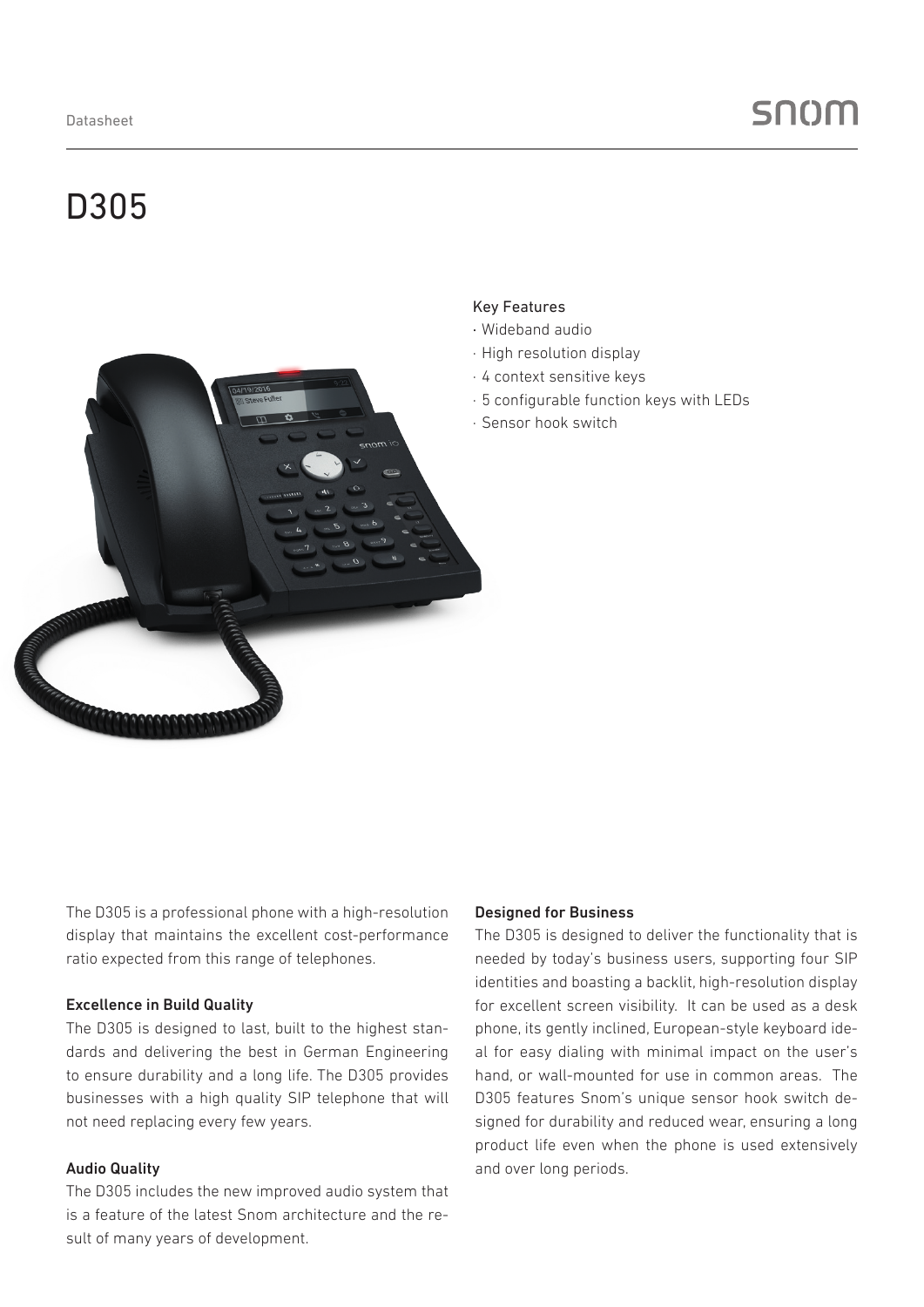#### Benefits

- · High resolution graphical display
- · Wall mountable
- · Sensor hook switch
- · Digital Signal Processor (DSP) enhanced audio quality
- · 2-port 10/100 Mbps Ethernet switch (RJ45)
- · Power over Ethernet IEEE 802.3af, Class 1
- · Electronic Hook Switch (EHS)(1) support for wireless headsets

#### Firmware

#### Features

- · 4 SIP identities / accounts
- · XML browser
- · Call lists for dialed, received, missed calls
- · Local directory with 1000 entries
- · Multiple language support
- · DTMF in-band / out-of-band / SIP-INFO
- · Interoperable with all major IP PBX platforms

#### Call Features

- · Speed dialing
- · URL dialing
- · Local dial plan
- · Automatic redial on busy
- · Call completion (busy/unreachable)(2)
- · Caller identification
- · Call waiting
- · Call blocking (deny list)
- · Auto answer
- · Hold
- $\cdot$  Music on hold<sup>(2)</sup>
- · Handling of up to 4 simultaneous calls
- · Blind and attended transfer
- · Call forwarding
- · 3-way conferencing on the phone
- · Extension monitoring, call pickup(2)
- · Call park, call unpark(2)
- · Multicast paging
- · DND mode (do not disturb)
- · Keyboard lock
- · Client matter code (CMC)(2)
- · Unified communications ready

#### Audio

- · Codecs:
	- · G.711 A-law, µ-law
	- · G.722 (wideband)
	- · G.726, G.729AB, GSM 6.10 (FR)
- · Built-in assignable ringtones
- · Comfort Noise Generator (CNG)
- · Voice Activity Detection (VAD)

#### **Setup**

- · Configuration via web interface
- · Provisioning:
	- · Automatic loading of settings via HTTP/HTTPS/TFTP
	- · DHCP Options 66/67
	- · Snom Redirection Service
	- · Remote management via TR-069 / TR-111

#### Specification

#### Protocols

- · SIP (RFC3261)
- · DHCP, NTP
- · HTTP / HTTPS / TFTP
- · LDAP (Directory)

#### User Interface

- · Localization (language, time, dial tone)
- · Red LED for call indication / message waiting
- · 4 context sensitive keys
- · 5 programmable line / function keys with red LEDs
- · Paper inlay for labeling of function keys
- · Dedicated message key
- · Audio keys: Mute, speakerphone, headset, volume
- · 4-way navigation key
- · OK and Cancel
- · Menu-driven user interface